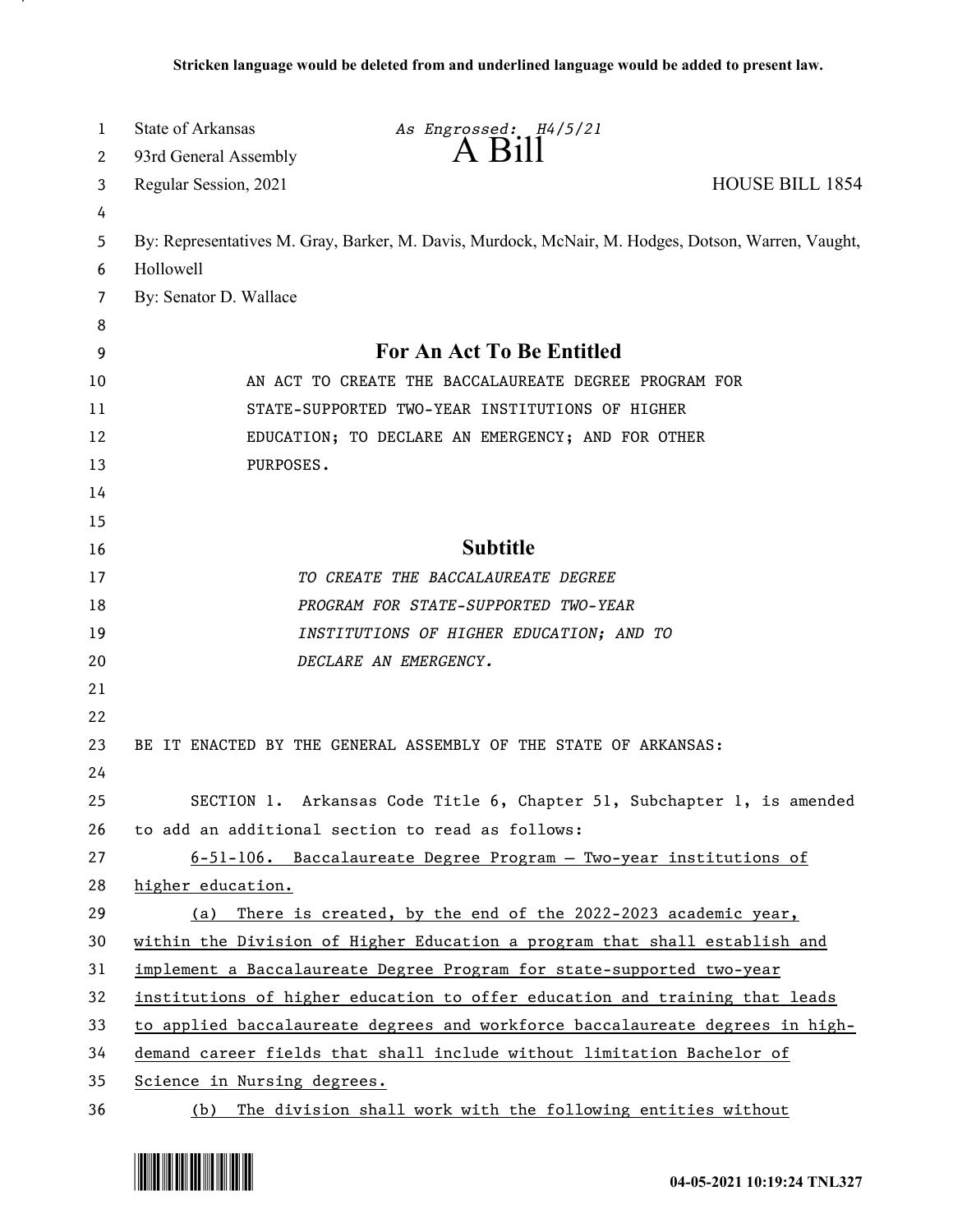As Engrossed: H4/5/21 HB1854

| 1  | limitation to establish and implement the program under subsection (a) of       |
|----|---------------------------------------------------------------------------------|
| 2  | this section:                                                                   |
| 3  | The Department of Health;<br>(1)                                                |
| 4  | (2)<br>The Arkansas State Board of Nursing; and                                 |
| 5  | (3)<br>Any other individual or entity involved in applied or                    |
| 6  | workforce education.                                                            |
| 7  | The division shall develop an application process and procedure by<br>(c)       |
| 8  | which each state-supported two-year institution of higher education may apply   |
| 9  | to participate in the program under this section.                               |
| 10 | (d) Offering education or training that leads to baccalaureate degrees          |
| 11 | under this section does not convert a state-supported two-year institution of   |
| 12 | higher education to a four-year institution of higher education as long as      |
| 13 | the total number of baccalaureate degrees offered under this section accounts   |
| 14 | for less than ten percent $(102)$ of the degrees or certificates awarded by the |
| 15 | state-supported two-year institution of higher education.                       |
| 16 |                                                                                 |
| 17 | SECTION 2.<br>EMERGENCY CLAUSE. It is found and determined by the               |
| 18 | General Assembly of the State of Arkansas that the ongoing public health        |
| 19 | emergency has increased the strain on the state's public health system and      |
| 20 | resources; that the shortage of nurses with a Bachelor of Science in Nursing    |
| 21 | degree has been emphasized by the ongoing public health emergency; that there   |
| 22 | are additional high-demand career fields that have been highlighted by the      |
| 23 | ongoing public health emergency; and that this act is immediately necessary     |
| 24 | in order to create accelerated, streamlined, and more affordable                |
| 25 | opportunities by which those choosing health care, nursing, and other high-     |
| 26 | demand career fields as their vocation may obtain advanced degrees to enter     |
| 27 | the high-need workforce earlier and at less cost. Therefore, an emergency is    |
| 28 | declared to exist, and this act being immediately necessary for the             |
| 29 | preservation of the public peace, health, and safety shall become effective     |
| 30 | on:                                                                             |
| 31 | (1) The date of its approval by the Governor;                                   |
| 32 | If the bill is neither approved nor vetoed by the Governor,<br>(2)              |
| 33 | the expiration of the period of time during which the Governor may veto the     |
| 34 | bill; or                                                                        |
| 35 | (3) If the bill is vetoed by the Governor and the veto is                       |
| 36 | overridden, the date the last house overrides the veto.                         |
|    |                                                                                 |

2 04-05-2021 10:19:24 TNL327